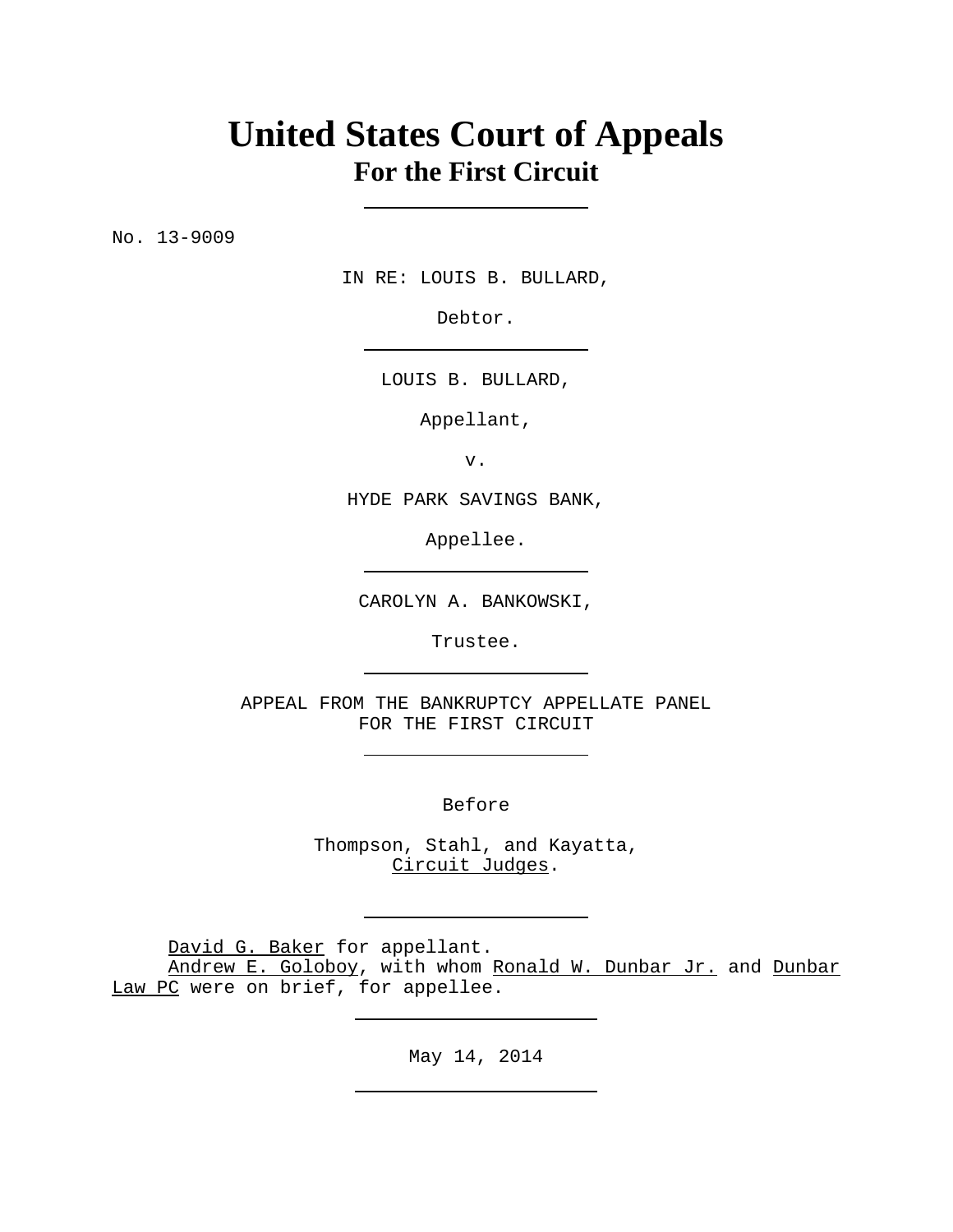**STAHL, Circuit Judge**. This appeal presents an important and unsettled question of bankruptcy law that, in the case's present posture, we lack jurisdiction to resolve. Accordingly, we dismiss this appeal.

## **I. Facts & Background**

Like many mortgagors, Appellant Louis Bullard owns real property whose value is substantially lower than the amount he still owes the mortgagee. Appellee Hyde Park Savings Bank (Hyde Park) holds a mortgage on the property that secures a promissory note in the original principle amount of \$387,000 and with a maturity date of June 1, 2035. Bullard filed a Chapter 13 petition in December 2010, at which time he was current on his payment obligations to Hyde Park. Hyde Park filed a proof of claim in the amount of \$346,006.54. The value of the property is disputed, but all parties agree that it is worth substantially less than the amount of Hyde Park's claim.

On January 17, 2012, Bullard filed his third amended plan. The plan, a so-called "hybrid" plan, proposed to bifurcate Hyde Park's claim into secured and unsecured portions per 11 U.S.C. § 506(a), with the secured portion being reduced to the value of the property. The plan called for paying a dividend of approximately 5.26% on the unsecured portion over sixty months under 11 U.S.C. § 1322(b)(2) and paying the secured portion according to the terms of the promissory note under  $\S$  1322(b)(5).

$$
-2\,-
$$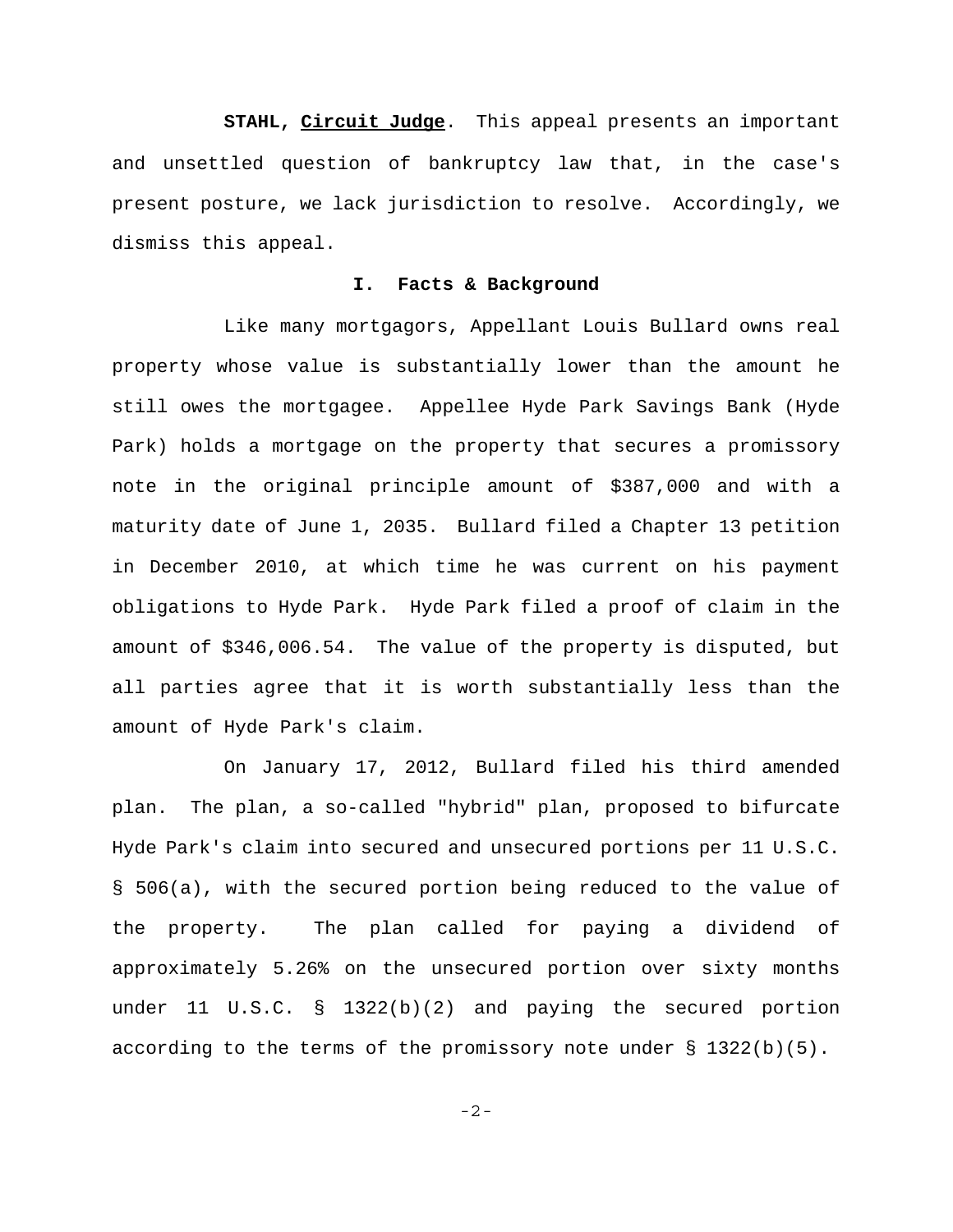Hyde Park objected, arguing that the plan could invoke either the modification provision of § 1322(b)(2) or the cure-and-maintain provision of  $\S$  1322(b)(5), but not both. The bankruptcy court agreed, sustaining Hyde Park's objection, denying confirmation of the plan, and ordering Bullard to file an amended plan within thirty days or else face dismissal. On Bullard's motion, the bankruptcy court continued the deadline to file an amended plan pending the outcome of his appeal.

Bullard appealed to the Bankruptcy Appellate Panel for the First Circuit (BAP). Recognizing, though disagreeing with, BAP precedent holding that denial of confirmation of a reorganization plan is not a final order appealable as of right, see 28 U.S.C. § 158(a)(1); Watson v. Boyajian (In re Watson), 309 B.R. 652, 659 (B.A.P. 1st Cir. 2004) (per curiam), aff'd, 403 F.3d 1 (1st Cir. 2005), Bullard also filed a motion for leave to appeal the bankruptcy court's interlocutory order, see 28 U.S.C.  $\S$  158(a)(3), (b) (granting bankruptcy appellate panels discretionary jurisdiction over appeals of interlocutory orders of the bankruptcy court). The BAP granted the motion and, on May 24, 2013, affirmed the bankruptcy court's denial of confirmation (albeit with a slightly different rationale).

Bullard filed with the BAP a notice of appeal to this court and, a few days later, a motion for certification of the appeal under 28 U.S.C. § 158(d)(2), which the BAP denied. This

-3-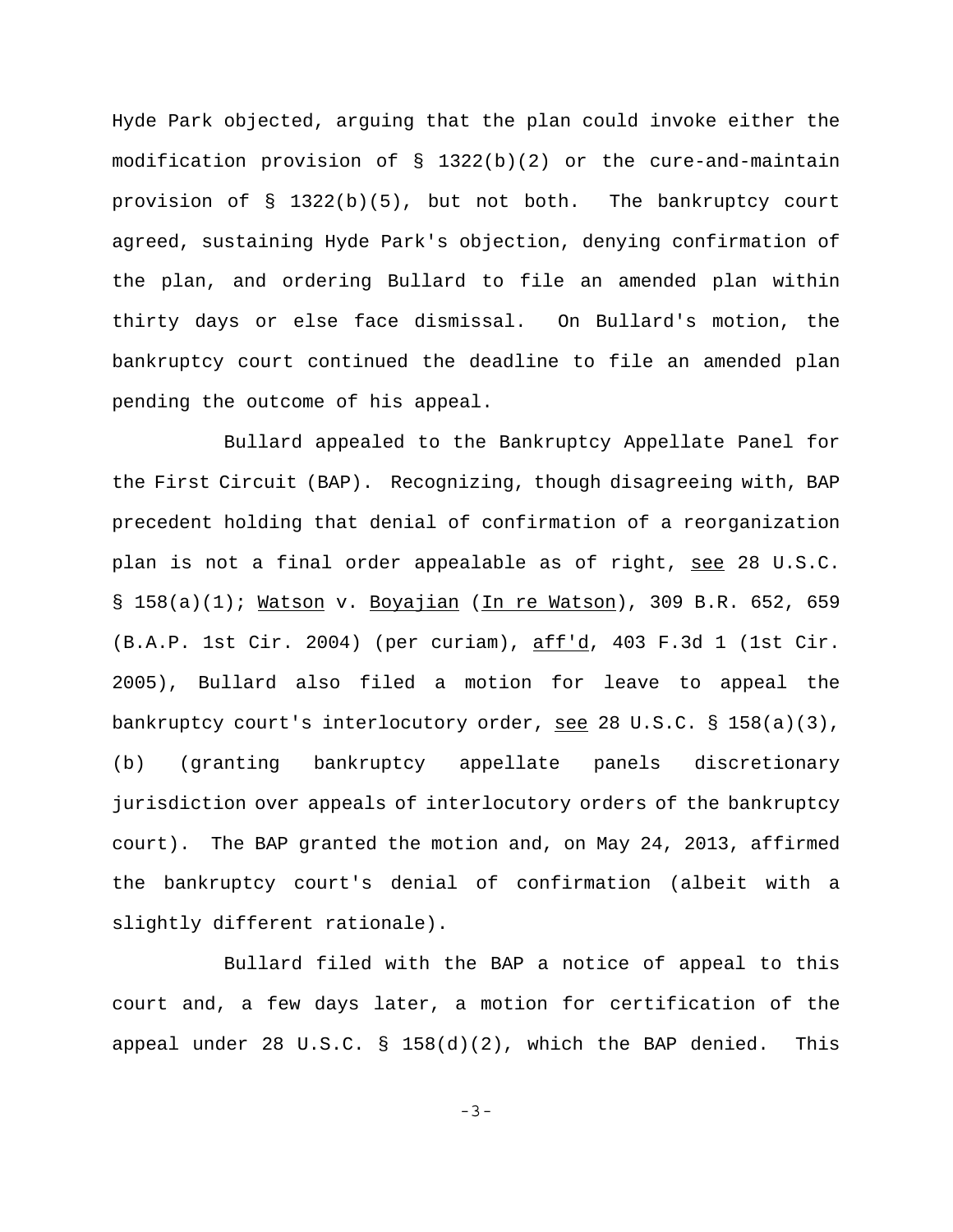court issued an order to show cause why the case should not be dismissed for lack of jurisdiction because the BAP's order affirming the denial of confirmation did not appear to be a final order, as required by 28 U.S.C.  $\S$  158(d)(1). After receiving Bullard's response, we determined that the case should proceed to full briefing of both the jurisdictional and merits questions.

## **II. Analysis**

We start and, as it turns out, end with the jurisdictional question.<sup>1</sup> Congress has granted the courts of appeals "jurisdiction of appeals from all final decisions, judgments, orders, and decrees entered" by a BAP or district court sitting in an appellate capacity in bankruptcy proceedings. 28 U.S.C. § 158(d)(1). With the Bankruptcy Abuse Prevention and Consumer Protection Act of 2005 (BAPCPA), Pub. L. No. 109–8, 119 Stat. 23, it extended our jurisdiction to reach direct appeals of the bankruptcy court's orders (final or interlocutory), upon

 $1$  We note that we are considering statutory, rather than Article III, jurisdiction. We have on occasion sidestepped thorny questions of statutory jurisdiction to reach the merits of a case, but only where "precedent clearly dictates the result on the merits," Alvarado v. Holder, 743 F.3d 271, 276 (1st Cir. 2014), and the merits question is easily decided in favor of the party challenging jurisdiction, Restoration Pres. Masonry, Inc. v. Grove Eur. Ltd., 325 F.3d 54, 59 (1st Cir. 2003). Because we are presented with a difficult, unsettled question that we have not previously addressed, that route is not open to us here.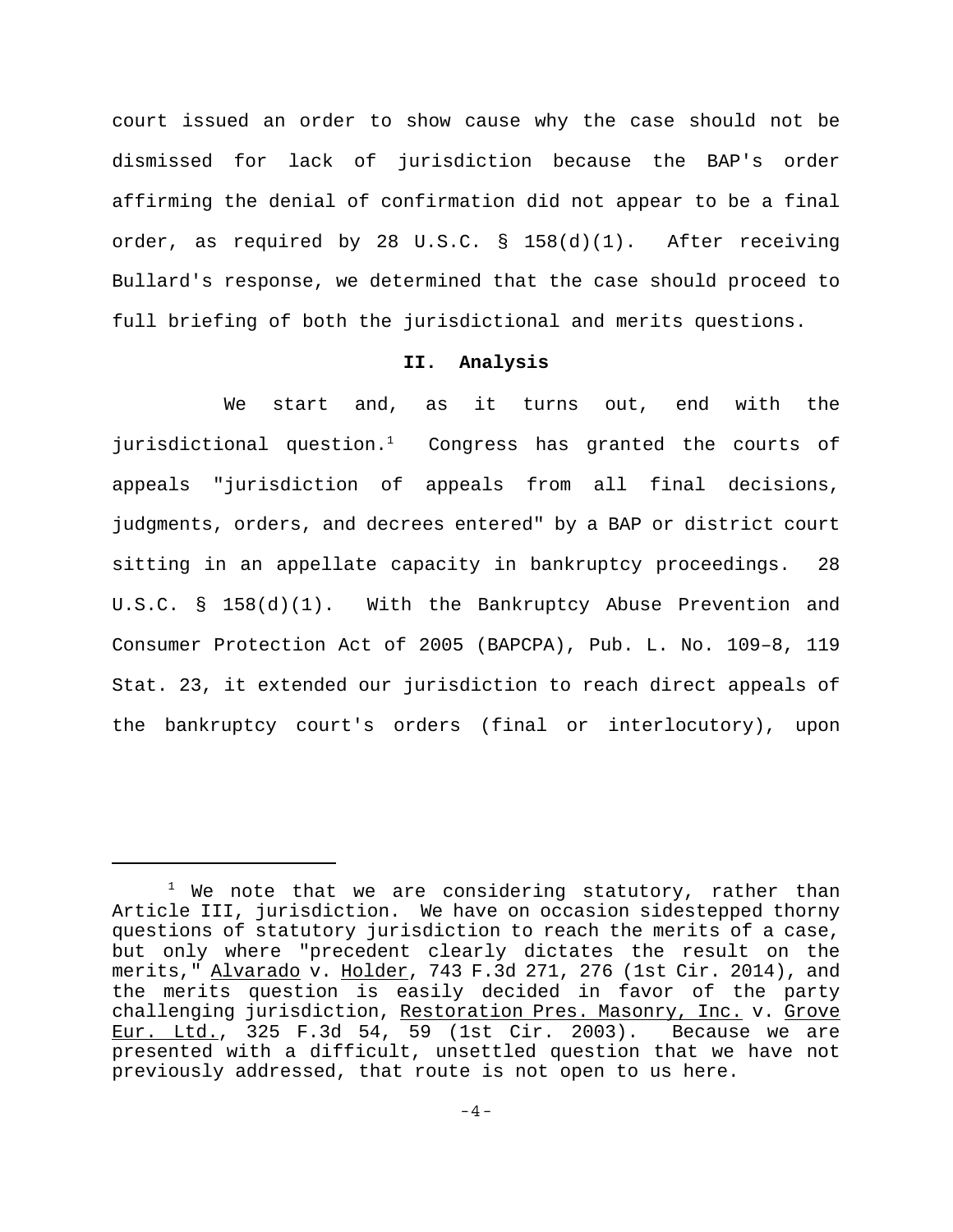certification by the bankruptcy court, district court, or BAP and authorization by the court of appeals, see 28 U.S.C. § 158(d)(2).<sup>2</sup>

Because this appeal comes to us under  $\S$  158(d)(1), we have jurisdiction only if the BAP's order rejecting Bullard's proposed plan is a final order. $^3$  We have noted that an order of the BAP cannot be final unless the underlying bankruptcy court order is final. Watson v. Boyajian (In re Watson), 403 F.3d 1, 4 (1st Cir. 2005). "[B]ecause bankruptcy cases typically involve numerous controversies bearing only a slight relationship to each other, 'finality' is given a flexible interpretation in bankruptcy." Bourne v. Northwood Props., LLC (In re Northwood

 $2$  Interlocutory orders of a district court sitting in an appellate capacity in bankruptcy proceedings are appealable to the court of appeals under 28 U.S.C. § 1292(b), again upon certification and authorization. This provision is inapplicable to orders of the BAP, however. See Vylene Enters. v. Naugles, Inc. (In re Vylene Enters.), 968 F.2d 887, 890 n.4 (9th Cir. 1992) ("Section 1292(b), by its plain language, affords us jurisdiction only over orders made by a district judge. Our decision today recognizes that a party to a bankruptcy court proceeding who foresees the need for an interlocutory appeal must forgo the speedier appellate process afforded by the bankruptcy appellate panel."); 16 Charles Alan Wright et al., Federal Practice and Procedure § 3926.1.

 $3$  Because Bullard did not receive certification to appeal the BAP's decision to this court, we need not decide whether § 158(d)(2) authorizes an appeal from an interlocutory decision of the BAP (as opposed to the bankruptcy court) to the court of appeals where certification has been granted. See Woolsey v. Citibank, N.A. (In re Woolsey), 696 F.3d 1266, 1268 (10th Cir. 2012) (noting that the issue is uncertain); Lindsey v. Pinnacle Nat'l Bank (In re Lindsey), 726 F.3d 857, 858-59 (6th Cir. 2013) (suggesting that parties could have sought  $\S$  158(d)(2) certification from a district court order).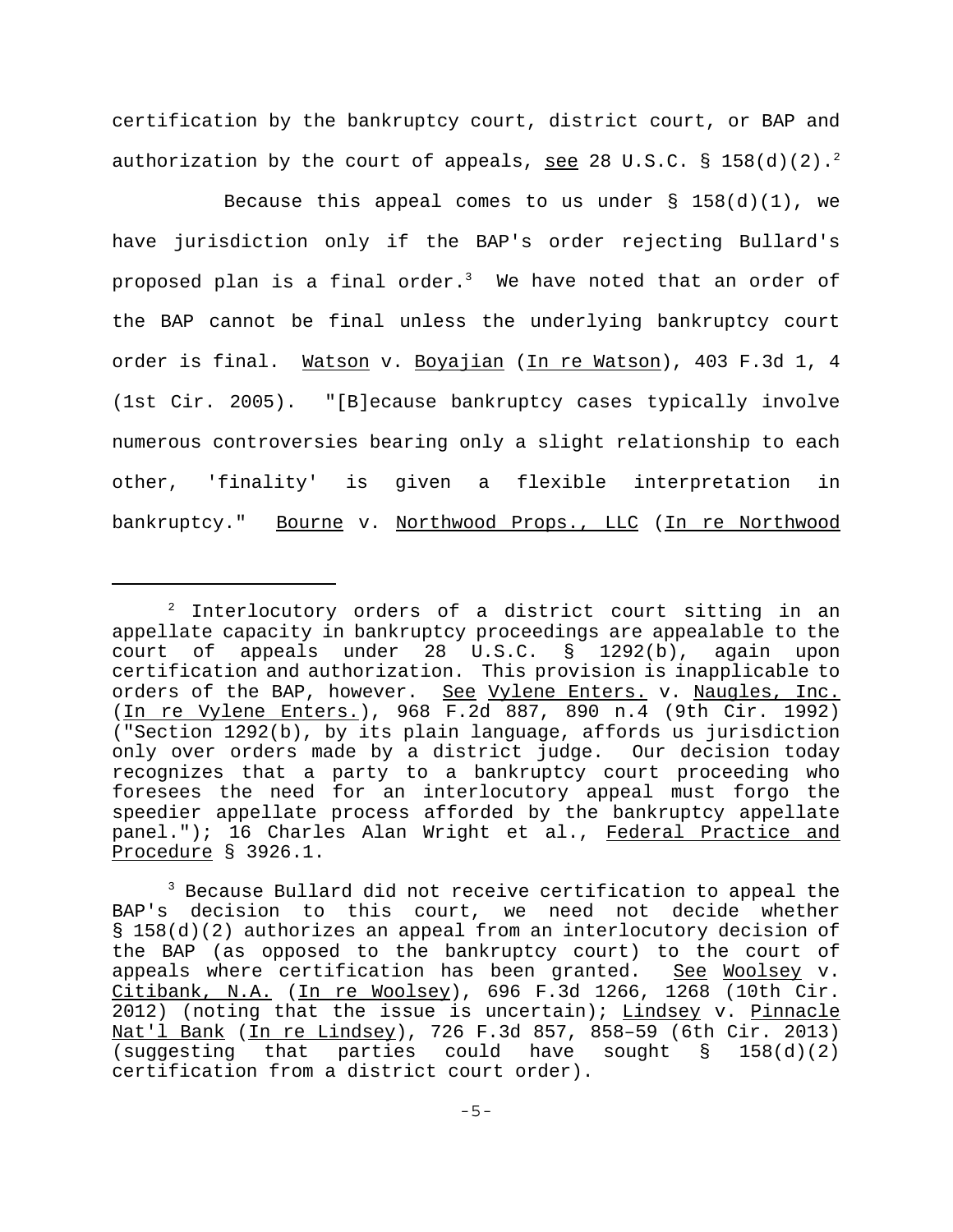Props., LLC), 509 F.3d 15, 21 (1st Cir. 2007) (internal quotation marks omitted). This flexibility means that an order may be final even if it does not resolve all issues in the case, "but it must finally dispose of all the issues pertaining to a discrete dispute within the larger proceeding." Perry v. First Citizens Fed. Credit Union (In re Perry), 391 F.3d 282, 285 (1st Cir. 2004). We have recognized that, when an intermediate appellate court "remands a matter to the bankruptcy court for significant further proceedings, there is no final order for purposes of § 158(d) and the court of appeals lacks jurisdiction." In re Gould & Eberhardt Gear Mach. Corp., 852 F.2d 26, 29 (1st Cir. 1988). Conversely, "[w]hen a remand leaves only ministerial proceedings, for example, computation of amounts according to established formulae, then the remand may be considered final." Id.

We have previously suggested that an order denying confirmation of a reorganization plan may not be a final order so long as the bankruptcy case has not been dismissed and the debtor remains free to propose a modified plan. See Watson, 403 F.3d at 4–5. In Watson, the parties conceded that the bankruptcy court's order denying confirmation was not final, so this court did not expressly rule on the issue.  $Id.$  at 4. Instead, we held that, even if the order was not final when issued, it became final when the bankruptcy court entered an order dismissing the case. Id. at 5. The question thus remains open in this circuit.

-6-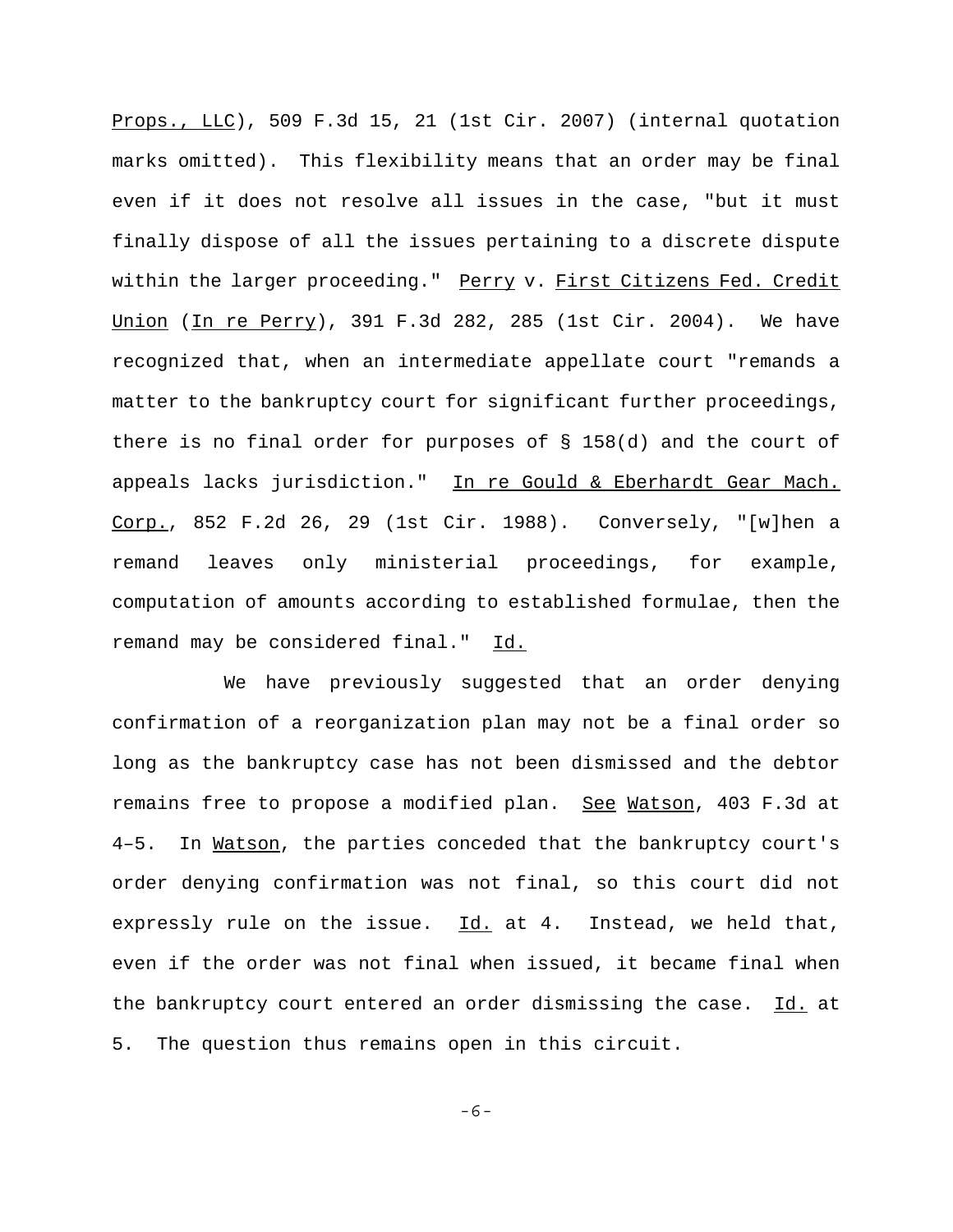The finality of an order denying confirmation of a reorganization plan is the subject of a circuit split. A pair of recent cases covers the terrain. The Sixth Circuit joined the Second, Eighth, Ninth, and Tenth $^4$  Circuits in holding that such an order is not final if the case has not been dismissed and the debtor remains free to propose another plan. See Lindsey v. Pinnacle Nat'l Bank (In re Lindsey), 726 F.3d 857, 859 (6th Cir. 2013). The Fourth Circuit, over a strong dissent, joined the Third and Fifth Circuits in holding that such an order can be final, even if the underlying bankruptcy case has not been dismissed. See Mort Ranta v. Gorman, 721 F.3d 241, 248 (4th Cir. 2013).

Bullard urges us to eschew a rigid standard by which an order denying confirmation is per se not a final order, and, more expansively, to hold not only that such an order can be final, but that it should be presumed to be final unless the appellee can show otherwise. Hyde Park urges us to join the majority of the circuits and hold that an order denying confirmation is not a final order if the debtor may still propose an amended plan. It argues in the

<sup>4</sup> The Tenth Circuit's approach differs from the approach adopted by most other circuits, including this one, insofar as it does not treat finality any differently in the bankruptcy context. See Simons v. FDIC (In re Simons), 908 F.2d 643, 644 (10th Cir. 1990) (per curiam) (noting that circuit precedent interprets finality for § 158(d) purposes in accordance with traditional finality principles); see also Gordon v. Bank of Am., N.A. (In re Gordon), 743 F.3d 720, 723–24 & n.2 (10th Cir. 2014) (reaffirming Simons in the face of contrary extra-circuit precedent).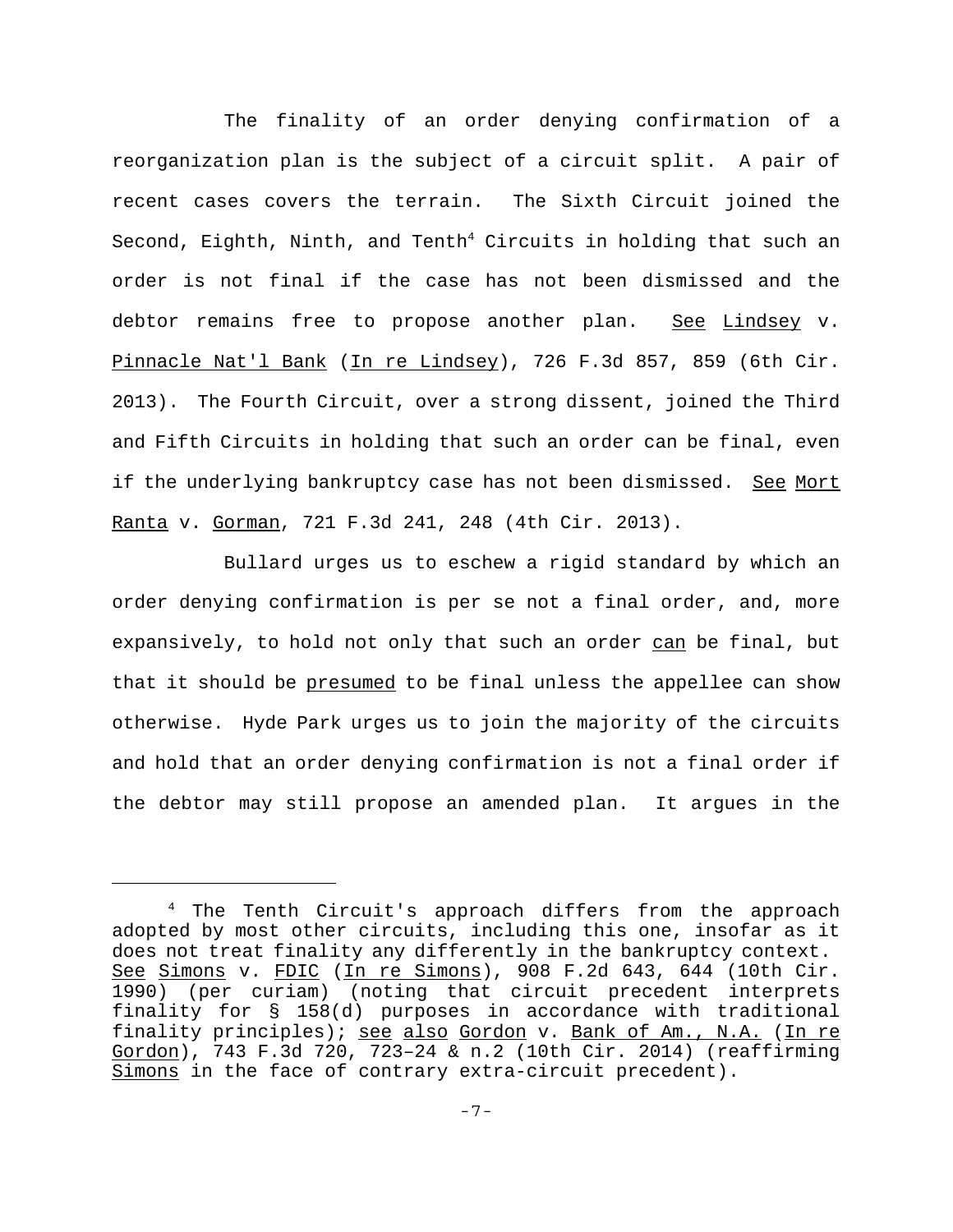alternative that, even if such an order could be final, Bullard has not satisfied any flexible standard we might adopt.

The principles set forth in Perry and Gould & Eberhardt dictate the result in this case. An order of an intermediate appellate tribunal affirming the bankruptcy court's denial of confirmation of a reorganization plan is not a final order so long as the debtor remains free to propose an amended plan. The rejection of Bullard's plan plainly does not "finally dispose of all the issues pertaining to a discrete dispute within the larger proceeding,"5 Perry, 391 F.3d at 285, nor are the bankruptcy court's responsibilities on remand "only ministerial," Gould & Eberhardt, 852 F.2d at 29. The bankruptcy court gave Bullard a thirty-day deadline to file an amended plan, a deadline that, on Bullard's motion, the court continued pending the outcome of his

<sup>&</sup>lt;sup>5</sup> We are not persuaded by the Fourth Circuit's determination that rejection of a proposed plan resolves the "discrete issue" of "whether [a] proposed Chapter 13 plan merits confirmation" and is therefore a final, appealable order. Mort Ranta, 721 F.3d at 247. Almost every bankruptcy court order resolves some discrete issue, but that is not the same as "finally dispos[ing] of all the issues pertaining to a discrete dispute within the larger proceeding," Perry, 391 F.3d at 285; see also In re Comdisco, Inc., 538 F.3d 647, 651 (7th Cir. 2008) (distinguishing discrete issues from discrete disputes, and likening the latter to "disposition of a claim that would be final as a stand-alone suit outside of bankruptcy" (quoting In re Morse Electric Co., 805 F.2d 262, 265 (7th Cir. 1986))). We have described "an order that conclusively determines a separable dispute over a creditor's claim or priority" as an example of an order resolving a discrete dispute. In re Saco Local Dev. Corp., 711 F.2d 441, 445–46 (1st Cir. 1983). In contrast, an order denying confirmation would, at most, finally resolve a discrete issue.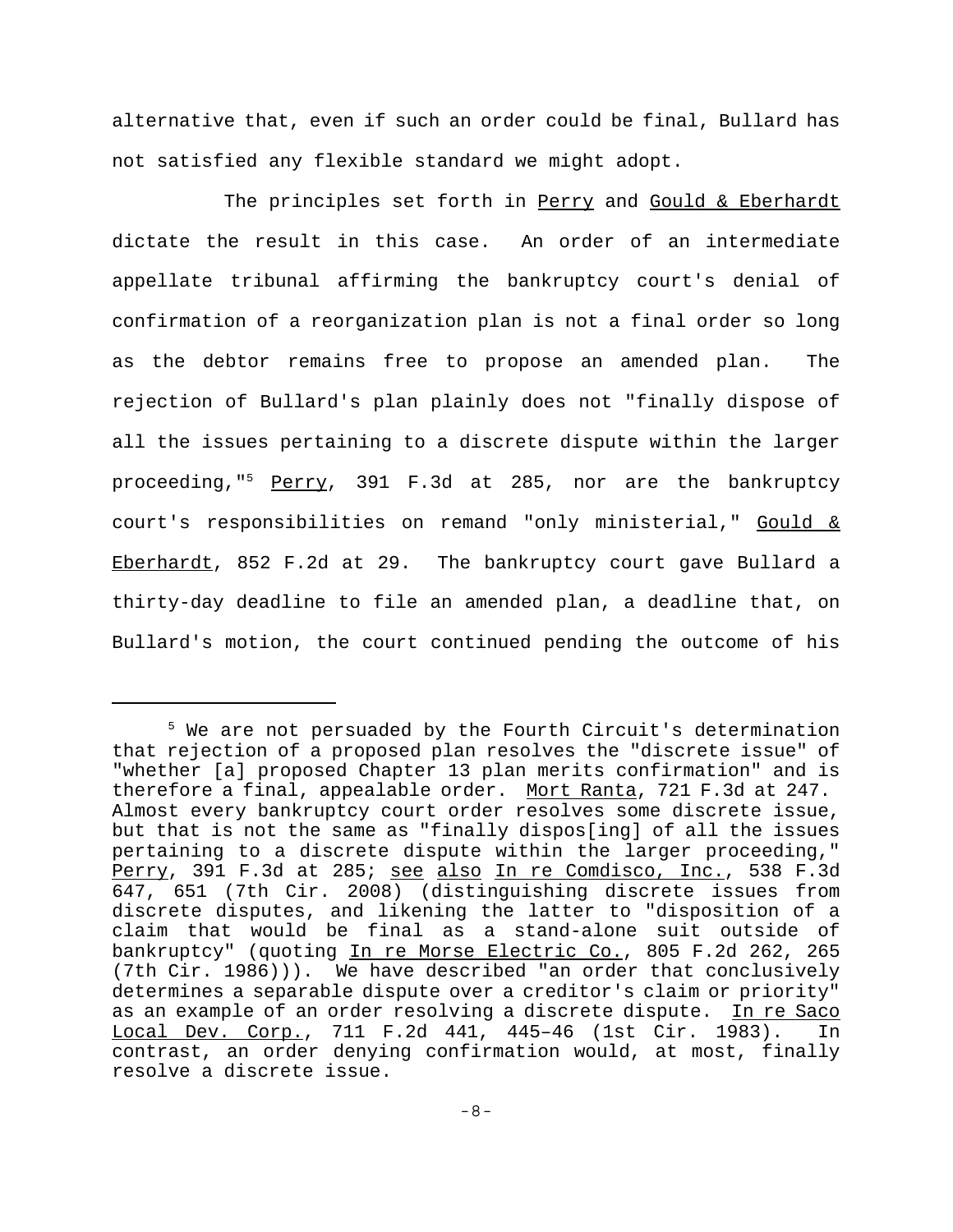appeal. Once Bullard files a new plan, his creditors will have an opportunity to file objections and the bankruptcy court must determine whether to sustain those objections or confirm the new plan. "Nothing about these tasks is mechanical or ministerial . . . . " Lindsey, 726 F.3d at 859; see also Gordon v. Bank of Am., N.A. (In re Gordon), 743 F.3d 720, 723 (10th Cir. 2014) ("[T]he bankruptcy court will have to give creditors notice of the new amended plan, permit time for any objections, and then conduct another confirmation hearing. All of which is to say, the district court remanded the [debtors'] case to the bankruptcy court for significant further proceedings.") (internal quotation marks omitted). "Essentially everything remains unresolved in the Chapter 13 bankruptcy below. . . . [A]n order cannot sensibly be final when it not only fails to dismiss the underlying case but additionally advises that a party may revise its own court filings." Mort Ranta, 721 F.3d at 258 (Faber, J., dissenting).

Bullard argues that the ability to propose an alternative plan is illusory in this case, as the plan he proposed is the only feasible plan. He says that, if he cannot appeal the denial of his plan, his only options are to propose an unwanted plan, object to it, and appeal its confirmation, or to allow his petition to be dismissed and appeal the dismissal. See also Mort Ranta, 721 F.3d at 248 (noting that the first option is inefficient and the second risks loss of the automatic stay, and thus vulnerability to

-9-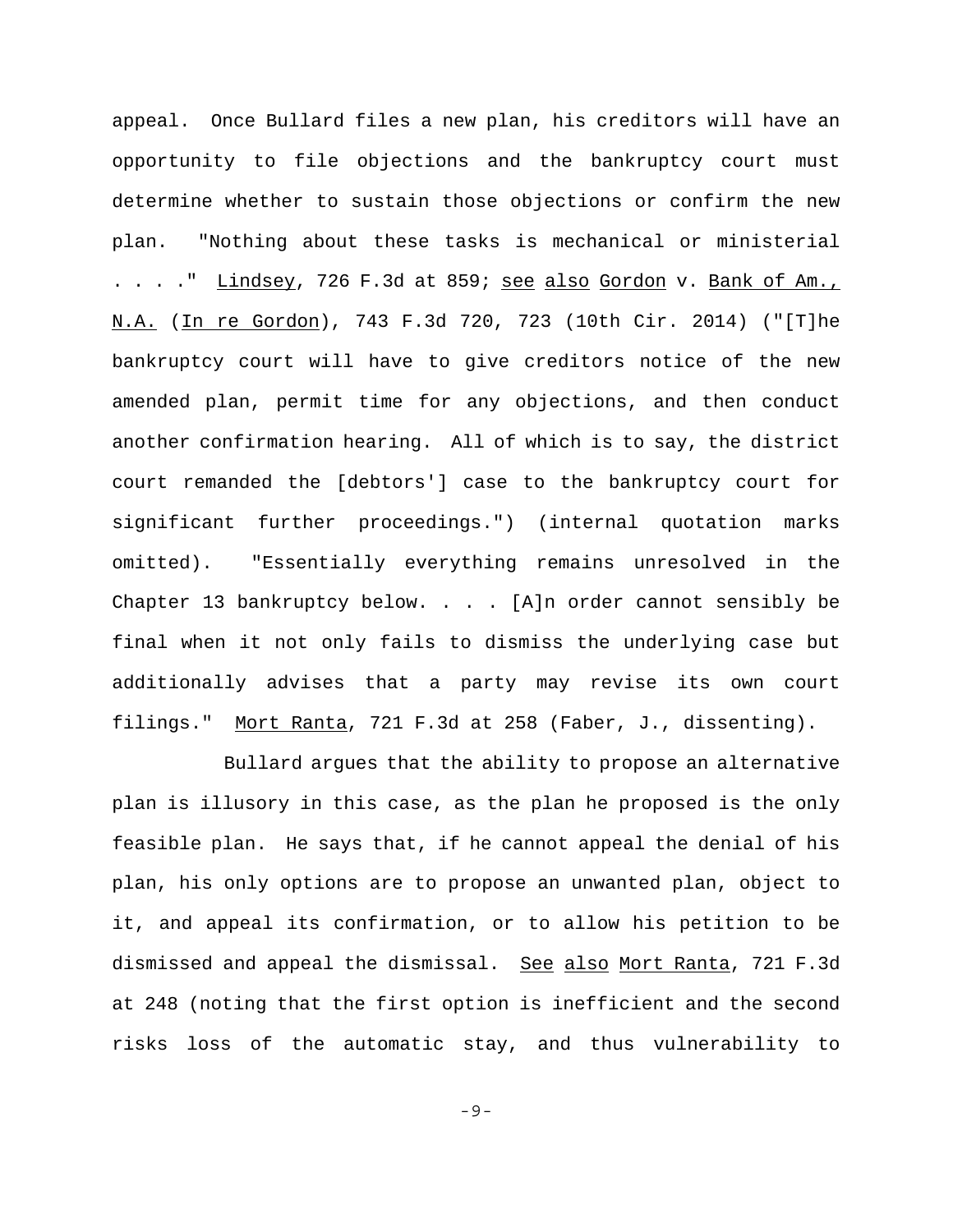foreclosure or collection activities, if a stay pending appeal is not granted); Bartee v. Tara Colony Homeowners Ass'n (In re Bartee), 212 F.3d 277, 282–83 & n.6 (5th Cir. 2000) (same).

Bullard's options may be unappealing at this stage in the game, but he ignores the fact that Congress laid out other options for him -- options that he did not pursue. He could have sought certification and authorization to directly appeal the bankruptcy court's order to this court under 28 U.S.C. § 158(d)(2). Likewise, had he chosen to take his intermediate appeal to the district court rather than the BAP, he could have sought permission to appeal the district court's interlocutory order under 28 U.S.C. § 1292(b). Although neither of these routes provides for appeals as of right, they do provide a safety valve for situations in which delaying review by the court of appeals would be unjust or inappropriate. In any event, we do not think it problematic to adopt a rule that encourages, to the greatest extent possible, debtors and creditors to negotiate a mutually agreeable plan without requiring appellate intervention. That such a harmonious outcome may be unlikely or even impossible in some cases does not require adopting a different rule.

Bullard suggests that requiring him to propose an unwanted plan or dismiss his petition is especially unwarranted in this case because his appeal presents a pure question of law that is unsettled in this circuit. However, that is precisely the

-10-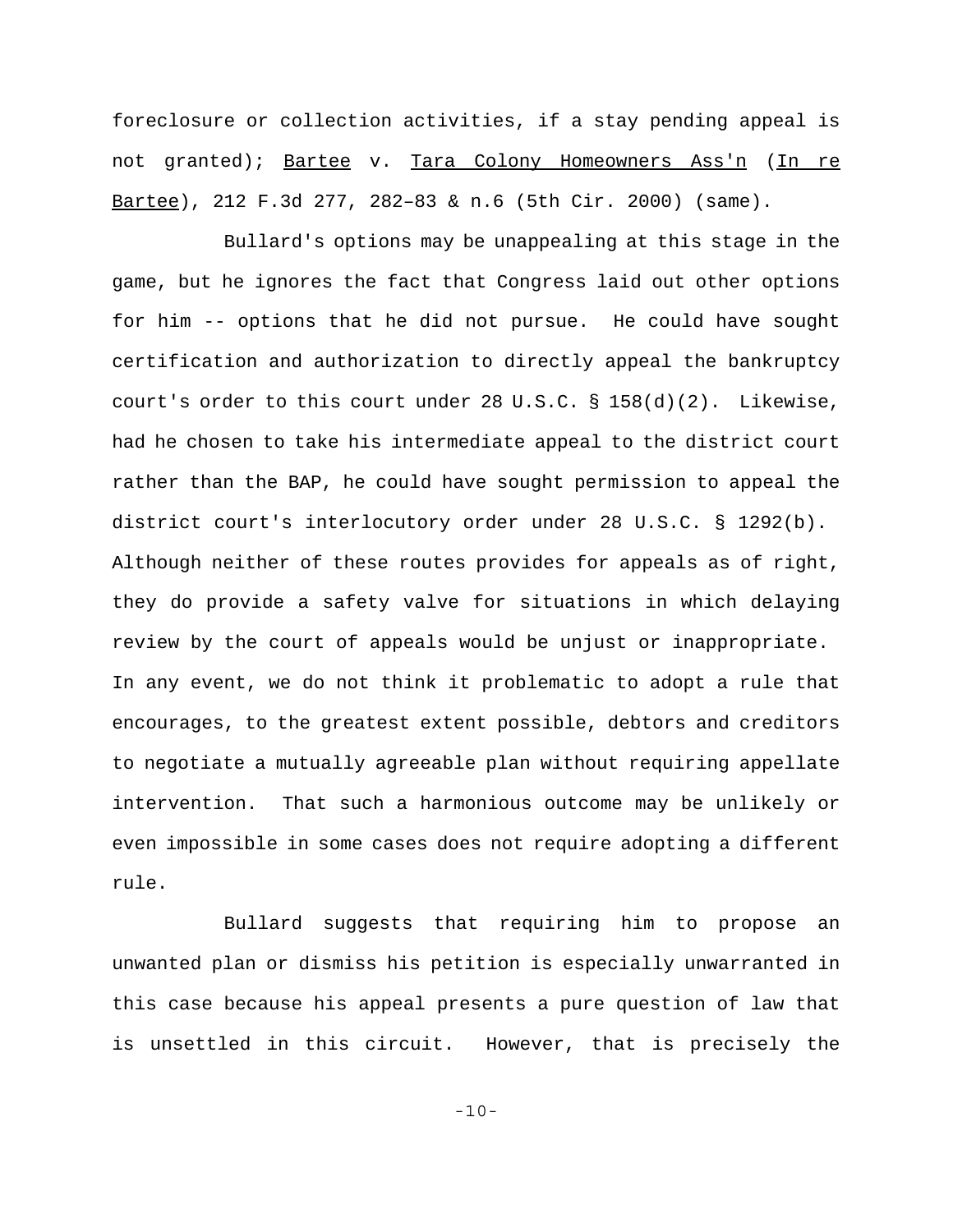scenario envisioned for certification of a direct appeal under § 158(d)(2)(A)(i).<sup>6</sup> We do not see how falling within a category allowing for direct appeal of an interlocutory order under § 158(d)(2) is an argument in favor of finding that the order is final under  $\S$  158(d)(1). "Why certify such issues for appeal if 'final' in  $\S$  158(d)(1) covers them anyway? And why add  $\S$  158(d)(2) to the Code in 2005 if § 158(d)(1) already did the work?" Lindsey, 726 F.3d at 860; see also Mort Ranta, 721 F.3d at 258 (Faber, J., dissenting) ("[The debtor] seeks immediate resolution of what he asserts is a novel legal issue. Assuming the debtor is correct, his case's legal novelty makes it a prime candidate for interlocutory review under 28 U.S.C. [§] 158(d)(2) or 28 U.S.C. [§] 1292(b). However, any novelty of this case's merits, and any eagerness to have this Court reach them, should not bend the judicially-crafted 'flexible finality' concept such that it renders the multiple avenues for interlocutory appeals unnecessary.").

Bullard cautions that not allowing immediate appeal of the denial of confirmation will cause judicial inefficiency.<sup>7</sup>

 $6$  Section 158(d)(2)(A) permits a lower court to certify a direct appeal to the court of appeals if: (i) the challenged order implicates a question of law as to which there is no controlling authority, or "involves a matter of public importance"; (ii) the challenged order "involves a question of law requiring resolution of conflicting decisions"; or (iii) an immediate appeal "may materially advance the progress of the case."

 $^7$  We note that concerns about inefficiency do not allow us to take jurisdiction where Congress has not given it. See Gordon, 743 F.3d at 724 (rejecting argument that efficiency concerns allow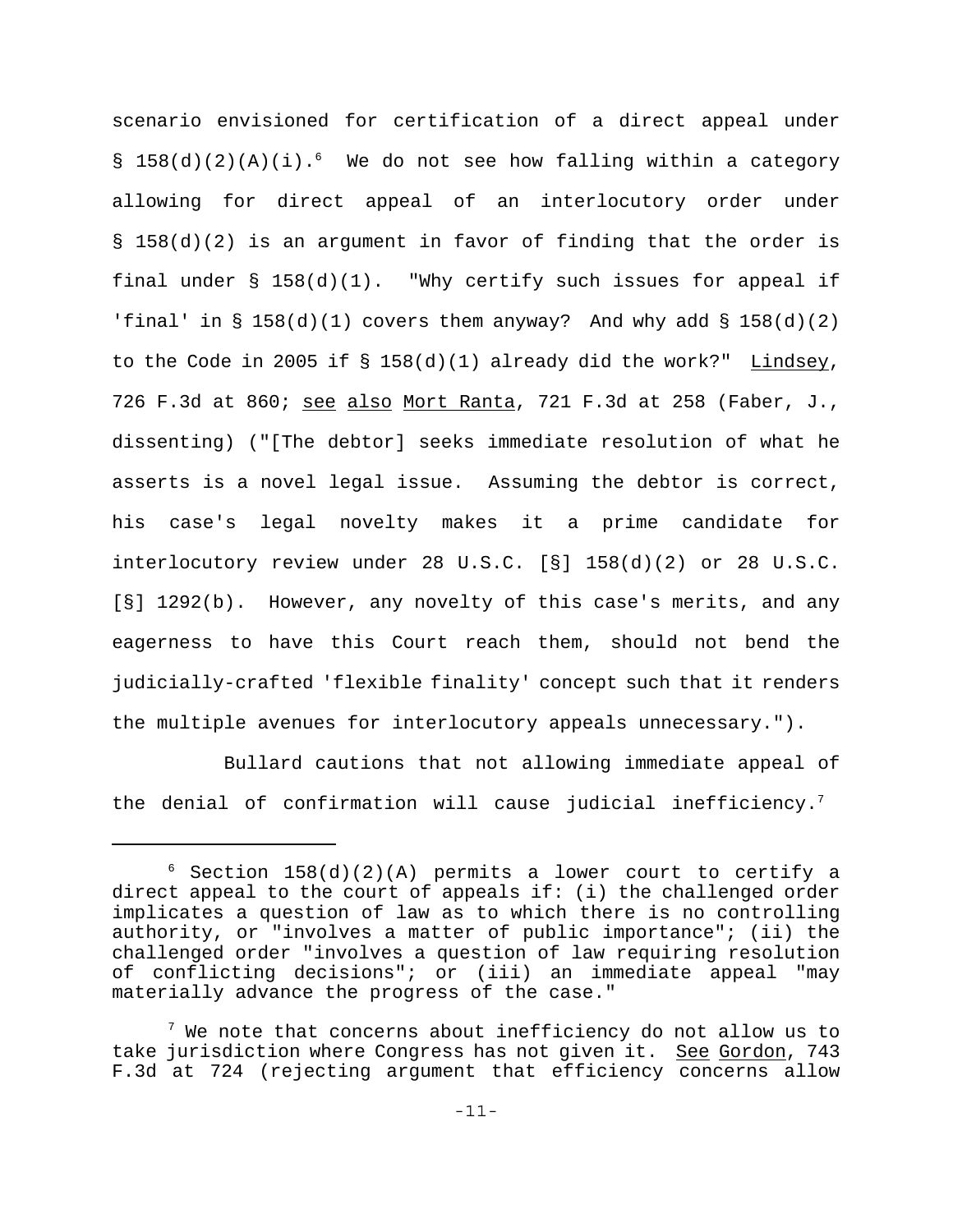Bullard cites Zahn v. Fink (In re Zahn), 367 B.R. 654 (B.A.P. 8th Cir. 2007), as an example of a case in which a rule of non-finality caused a "waste of judicial resources . . . [that] ought to give this court pause." There, the bankruptcy court denied confirmation of the debtor's original plan and the BAP dismissed her appeal as interlocutory (she does not appear to have sought leave for an interlocutory appeal under  $\S$  158(a)(3)). Id. at 655. The debtor then filed, and objected to, an unwanted plan, which the bankruptcy court confirmed. Id. at 655-56. On appeal, the BAP held that the original plan did not become final upon confirmation of the unwanted plan, and thus was not properly before the court, id. at 656, and that the debtor lacked standing to appeal the confirmation of her own plan, even if unwanted, id. at 657. The Eighth Circuit disagreed on both counts, remanding the case back to the BAP for

court of appeals to review denial of confirmation because "this court cannot take jurisdiction where none is to be had") (internal quotation marks omitted). Bankruptcy cases may demand flexibility, but, "as the Supreme Court has reminded us in construing § 158(d) and  $\S$  1291 . . . , the key question is what the statute says about jurisdiction, not what the area regulated by Congress may demand." Lindsey, 726 F.3d at 860. Congress, through § 158(d)(2) and § 1291, has already granted the courts of appeals flexibility to hear interlocutory appeals from bankruptcy court orders in certain circumstances; Federal Rule of Civil Procedure 54(b) allows district courts to certify orders resolving particular claims or entering judgment as to particular parties as "final" for § 158(d)(1) purposes; and courts, including this one, <u>see Northwood</u> Props., 509 F.3d at 21; Perry, 391 F.3d at 285, have recognized that orders resolving discrete disputes can be appealed even as the larger proceeding continues. See Lindsey, 726 F.3d at 860. Bankruptcy's demand for flexibility is not unmet; "[t]here is in short flexibility aplenty in this area." Id.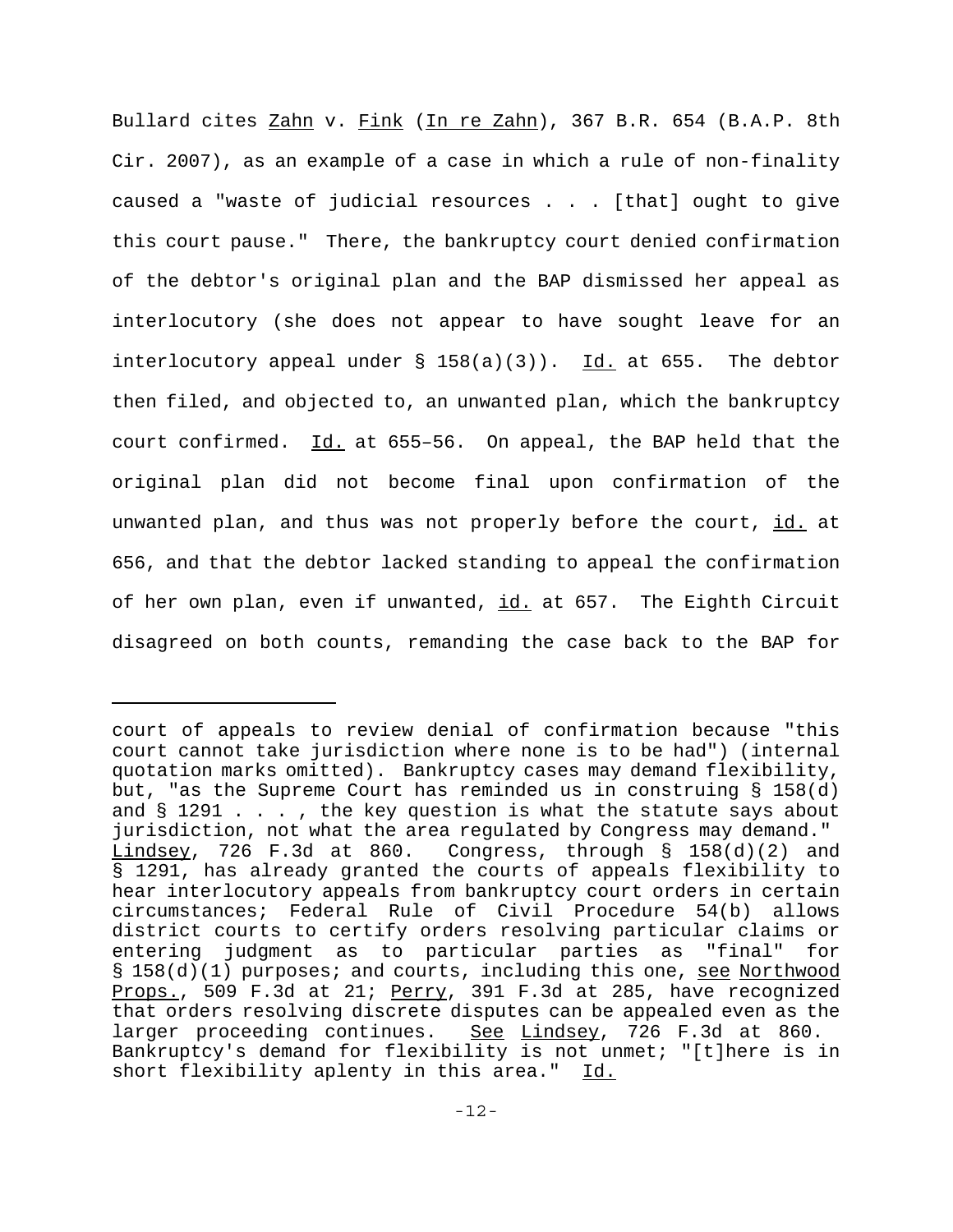consideration of the unwanted and original plans. Zahn v. Fink (In re Zahn), 526 F.3d 1140, 1142-44 (8th Cir. 2008). On remand, the BAP held that the bankruptcy court erred in not confirming the original plan, vacated the confirmation of the unwanted plan, and remanded to the bankruptcy court with instructions to confirm the original plan. Zahn v. Fink (In re Zahn), 391 B.R. 840, 847 (B.A.P. 8th Cir. 2008). While this series of events was undoubtedly inefficient, much of the inefficiency was attributable to the debtor's failure to seek permissive interlocutory review in the BAP or district court (or directly to the court of appeals) when her original plan was rejected and the BAP's erroneous rulings as to standing<sup>8</sup> and the reviewability of the original plan after confirmation of the unwanted plan. **Zahn** does not represent inefficiency necessarily incident to a rule of non-finality.

Any rule that routinely treats the denial of confirmation as a final order would introduce its own form of inefficiency. Bullard's proposal, with its presumption of finality, would clog the appellate dockets with issues that could, and should, be decided elsewhere. "[T]here is something to be said in a day of

 $^{\text{\tiny{8}}}$  The majority in <u>Mort Ranta</u> was concerned that a rule treating denial of confirmation as interlocutory could raise standing problems if a debtor appealed confirmation of his own unwanted plan. 721 F.3d at 248 n.10. As the dissent noted, this concern was "unwarranted" since the debtor would still be "a person aggrieved . . . because each previous denial of confirmation - which I contend would be interlocutory -- merges with the plan's final confirmation." Id. at 263 n.11 (Faber, J., dissenting) (internal quotation marks omitted).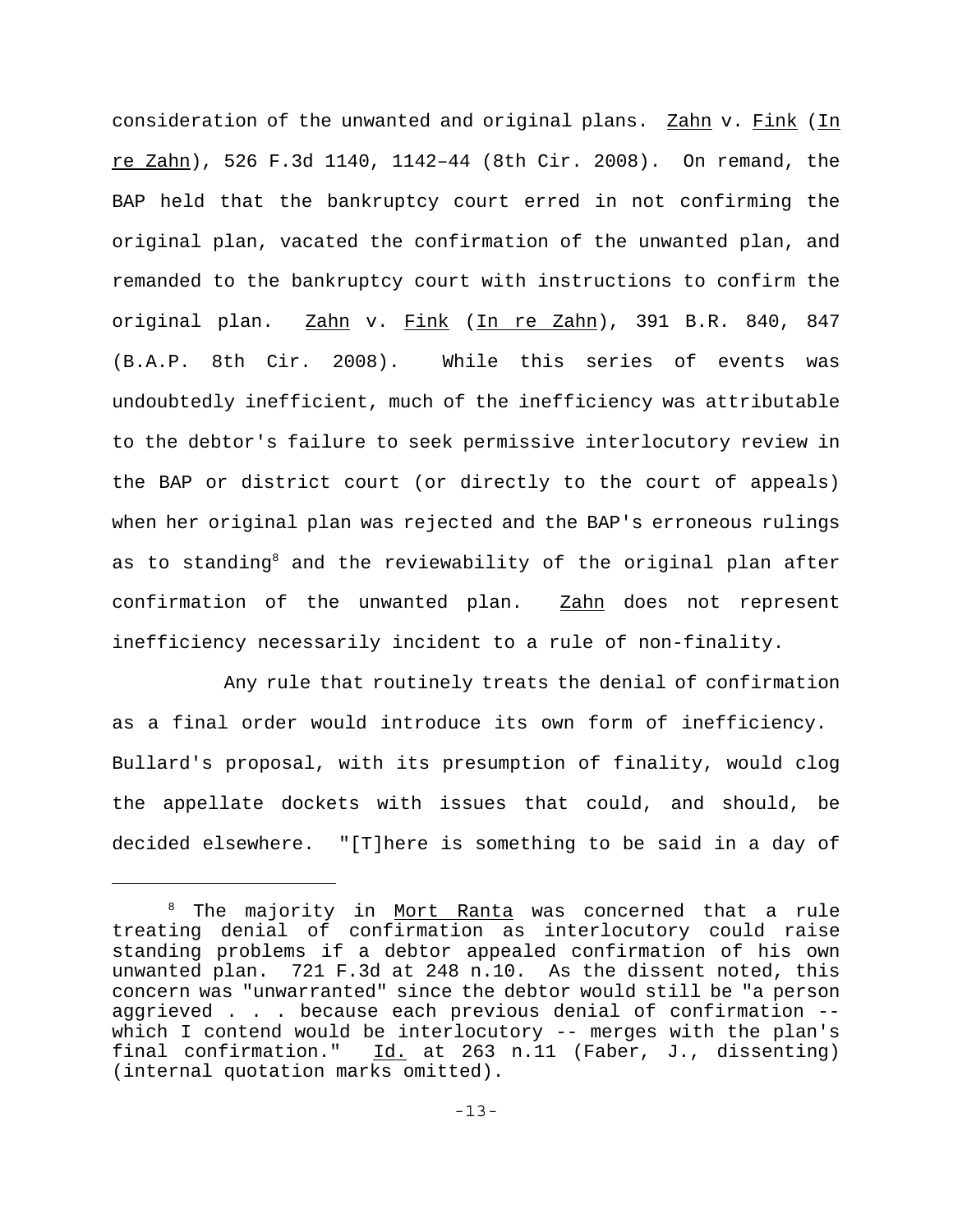burgeoning appellate dockets for taking care not to construe jurisdictional statutes . . . with great liberality. Otherwise, at every stage of the bankruptcy proceedings the parties will run to the court of appeals for higher advice." Maiorino v. Branford Sav. Bank, 691 F.2d 89, 91 (2d Cir. 1982). Or, if we were to adopt a less liberal rule requiring case-by-case, fact-intensive review, the parties and the courts would be bogged down in extended jurisdictional analyses before even approaching the merits. But "[j]urisdictional rules ought to be simple and precise so that judges and lawyers are spared having to litigate over not the merits of a legal dispute but where and when those merits shall be litigated." In re Lopez, 116 F.3d 1191, 1194 (7th Cir. 1997); see Lindsey, 726 F.3d at 859 ("[A] straightforward [finality] test also has the virtue of being easy to implement and resistant to time-consuming and costly side shows about the meaning of jurisdictional requirements."); Mort Ranta, 721 F.3d at 258 n.6 (Faber, J., dissenting) ("[W]hether a court has jurisdiction [is] an issue that generally should not be fact-intensive or merits-based."). The clear rule we adopt today -- an intermediate appellate court's affirmance of a bankruptcy court's denial of confirmation of a reorganization plan is not a final order appealable under  $\S$  158(d)(1) so long as the debtor remains free to propose an amended plan -- promotes judicial efficiency and is

-14-